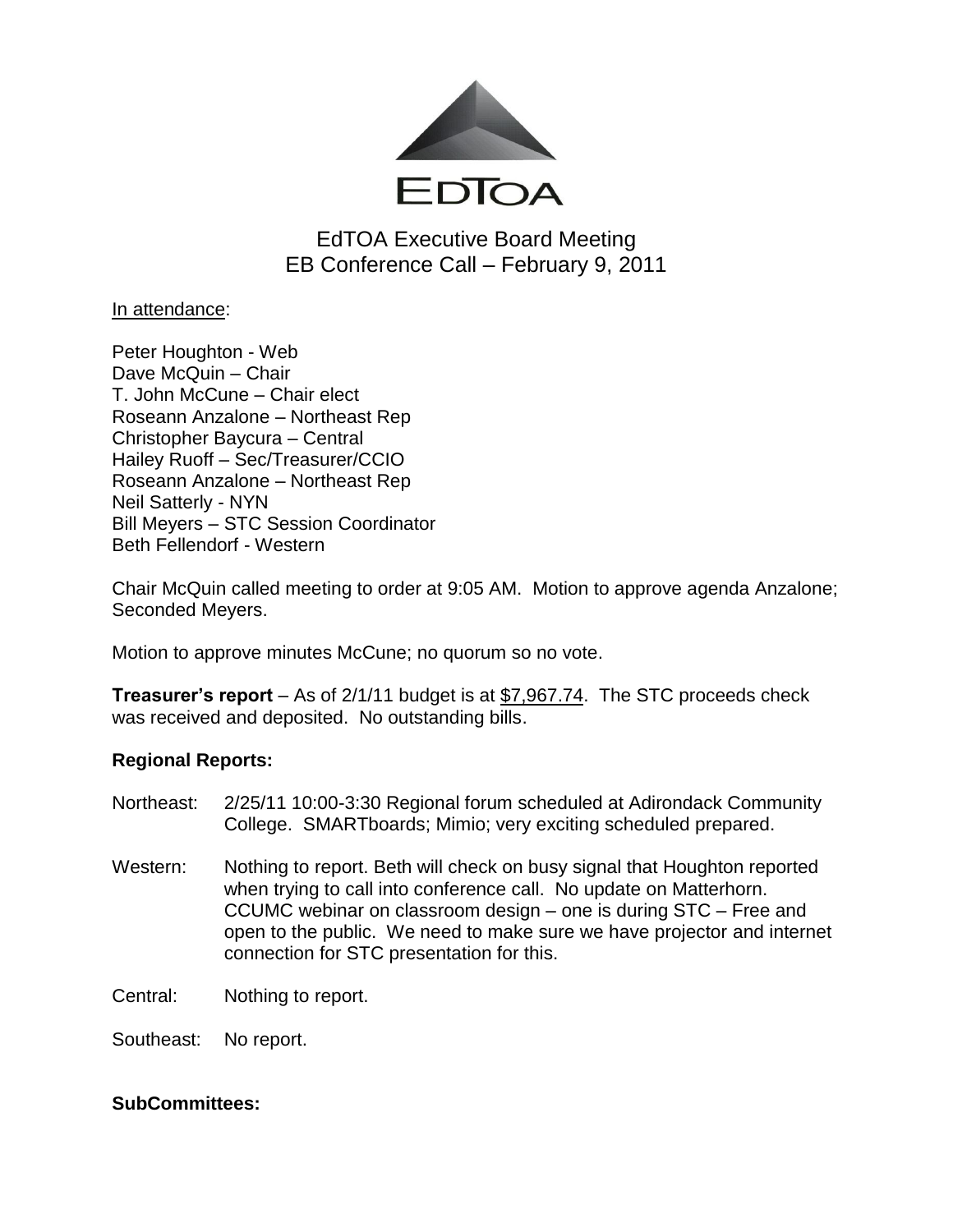- Web site: Addition of SUNY beach ball video at the bottom of the page. Updates for membership from Fredonia and Herkimer have been processed and
- CCIO: First one Hailey was able to attend was 1/20. Monthly minutes will be shared once sent out. Talks of Luminis 5 and Elluminate within the CCIO's. Possibility of them hosting a couple sessions at STC. Topics tbd.
- NYN: Budget hearings are in full swing. ----- computers, desks, chairs all left behind. OGS called and offered the surplus. NYN took a lot of items, some that they cannot use and they have a list. They would like to offer to the campuses first (with active audio/video) – will send list to the listserv.

Public Affairs Network channel will move forward; has been taking time as new leadership in the senate. Meeting on Friday to bring them up to speed. Hopefully in the next month or so there will be some good movement on it. Satterly envisions that there will be active programming at least 12 hours a day. If they were on this week then all the legislative hearings would be broadcast. For example, the higher education joint budget hearing is this week and the chancellor will be there. Crawl, walk run ©

McCune questioned if there is any online presence of the programming. What kind of communication strategy will there be for programming? Satterly stated that once the legislative channel gets going NYN will initially get a program schedule up, because the channel does not have the resources to do the website in the first year. They understand the need of a web component but no resources yet. The PAN will probably advise NYN to post the schedule on the NYN site until they have their own.

- FACT2: No report.
- CCSID: Fredonia is continuing the ECHO 360 pilot. Mathematics loves it for capturing everything they are doing and allowing students to play it back. No Matterthorn news from Buffalo.  $\odot$  McCune may have a Burstpoint demo in the beginning of March but will let the group know once details are worked out. It has a lot of potential but it may not be the unified solution that people are looking for. Oswego is doing a Camtasia relay pilot. Camtasia offers free hosting service but they opted to host themselves. Running it on a VM server. Have had some conflicts with clicker software but they are working that out. In particular since they are both powerpoint add-ins and there are conflicts. Camtasia was not aware of that problem.

## **Continuing Business:**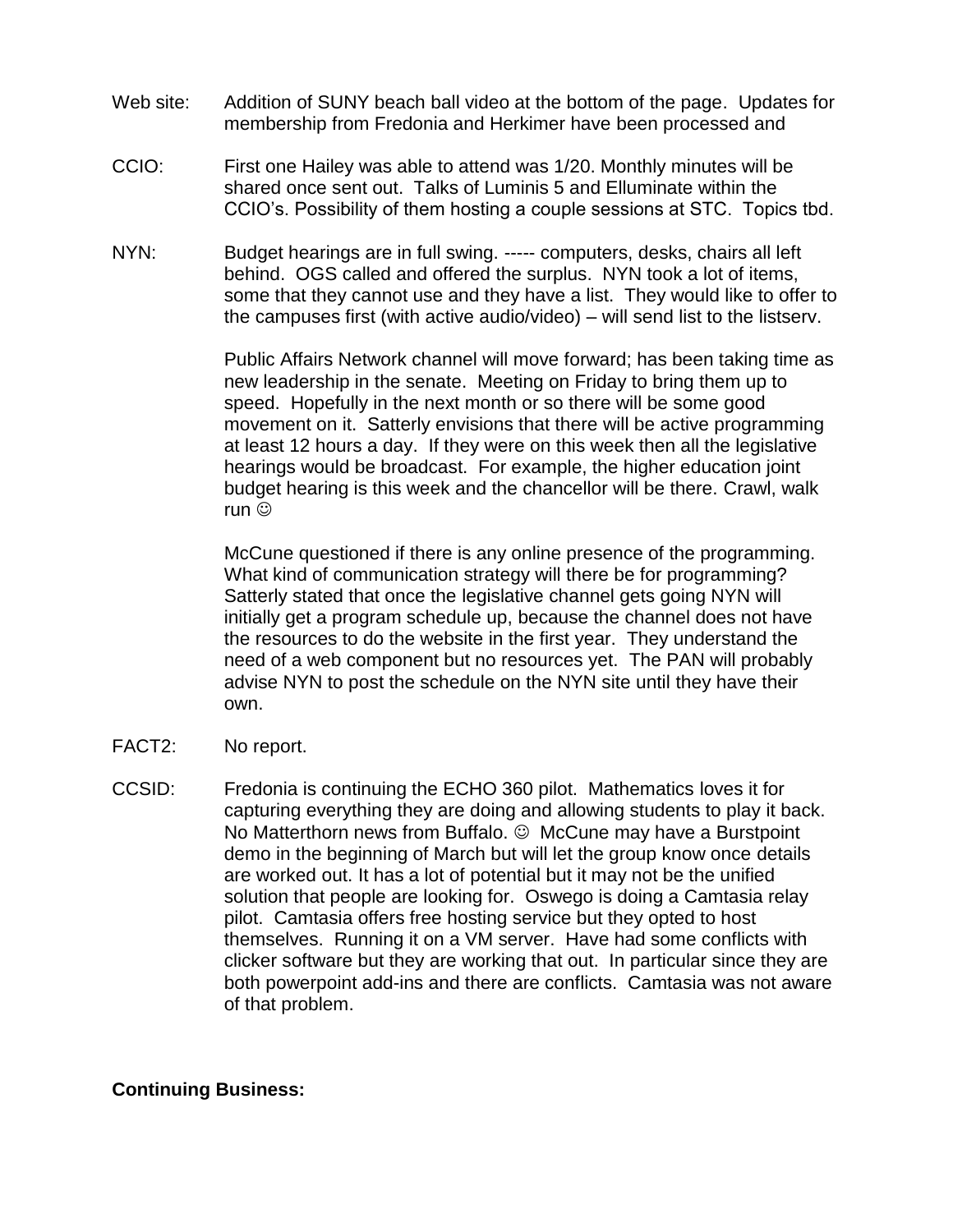Membership:

- Member Survey Another 15/20 responses when survey was re-opened. Meyers will compile information and send it out. Session topic ideas there are similar themes.
- SBE Expo McCune contacted Baycura (this is when echo started) and wants to know what the best way to reach out to SBE. There was miscommunication between Tom and John, but there is plenty of time to handle that. There is a meeting on the 16<sup>th</sup>. McQuin, McCune and Baycura will set up a time off-call to talk and report back to the EB. Meyers will join as well.

Baycura said there are three main areas that EdTOA could help – 1. White Papers/presentations – reach into the hearts and minds of our colleagues at other institutions.

2. Sponsership that EdTOA would normally bring to STC. They want to get those companies that deal with education marketplace that they would get "bang for their buck" and be able to reach 3x's what they would reach just going to STC. Baycura wants to be a partner with EdTOA. Wants significant recognition and coordinated effort with the education segment of the populations through EdTOA.

We didn't get to the  $3^{\text{rd}}$  item  $\odot$ 

STC Sessions – Topics and presenters (Please see additional handout for past minutes discussing STC session possibilities.)

Regional Rep Orientation: McQuin will speak to Anzalone off call to gather information and will report back.

McQuin asked for motion to end meeting: McCune; seconded by Meyers. Meeting ended at 10:29am.

Respectfully submitted:

Hailey M. Ruoff **Secretary** 

PLEASE CHECK THIS LIST AND NOTIFY SECRETARY OF ANY UPDATES:

Current Representation:

Western: Frank Mancini, Beth Fellendorf Northeast: Roseann Anzalone Southeast: Gary Vonsize, Doug Lyke Central: Christopher Baycura